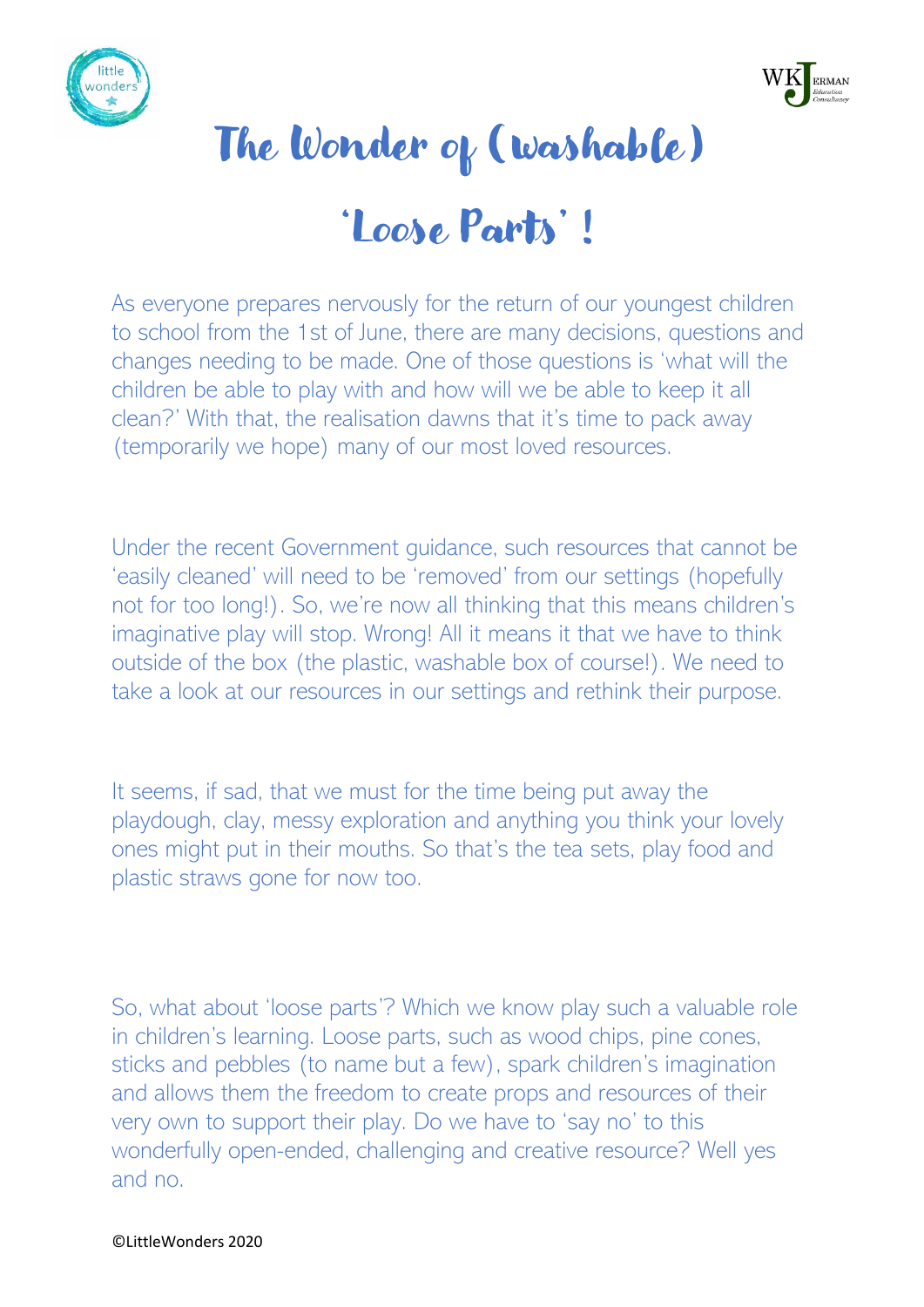At this moment you need to pack away all those lovely baskets of natural 'bits and bobs' you have been collecting for years. It's pretty much impossible to hygienically clean a pinecone! Its also time to store all those tiny 'loose parts' such as nuts, bolts, little wooden pieces and fabric too.

So, is that the end of 'loose parts play' for now? No! So, what can we use as a safe 'loose part' right now? Well, anything you can wash easily!

Lets begin with the resources you'll probably already have in your school/setting, namely 'plastic construction'. By this we mean Duplo, Lego, Mobilo, Mega-Blocks, plastic marble runs, Polydron, K-nex and similar. These can all be used as a 'loose part'. Just consider how you present them. You could, for example, provide a collection of mixed construction pieces. This in itself will provide a greater challenge for the children and allow them to be more creative.

Other things you may already have that can be easily washed and could make great 'loose parts' are - cotton reels, rulers, magnifying glasses, tens and units, peg boards, empty paint palettes/pots, maths shapes, game pieces, small world figures, compare bears … the list is endless! Go and look in your DT, Maths and Science cupboards! Or that shed that has been storing all of your 'plastic' over the past few years.

Other washable loose parts could include plastic junk such as bottle tops, plastic bottle lids, plastic containers, plastic pegs, plastic trays, plastic reels and tubes or anything that is safe and easily washable.

The great outdoors is no doubt going to be the classroom of choice over the coming weeks, not least because we have been told the virus is less likely to be passed on outside. Plus, we have never needed fresh air more, that's for sure! On top of all this, we know the positive impact being outside has on all of our mental health, both young and old. Something we will all have to pay far greater attention to over the coming weeks, months and years.

Can 'loose parts' play continue outdoors? Of course! Just think bigger! Its time to raid your P.E shed! Look out for plastic cones and markers,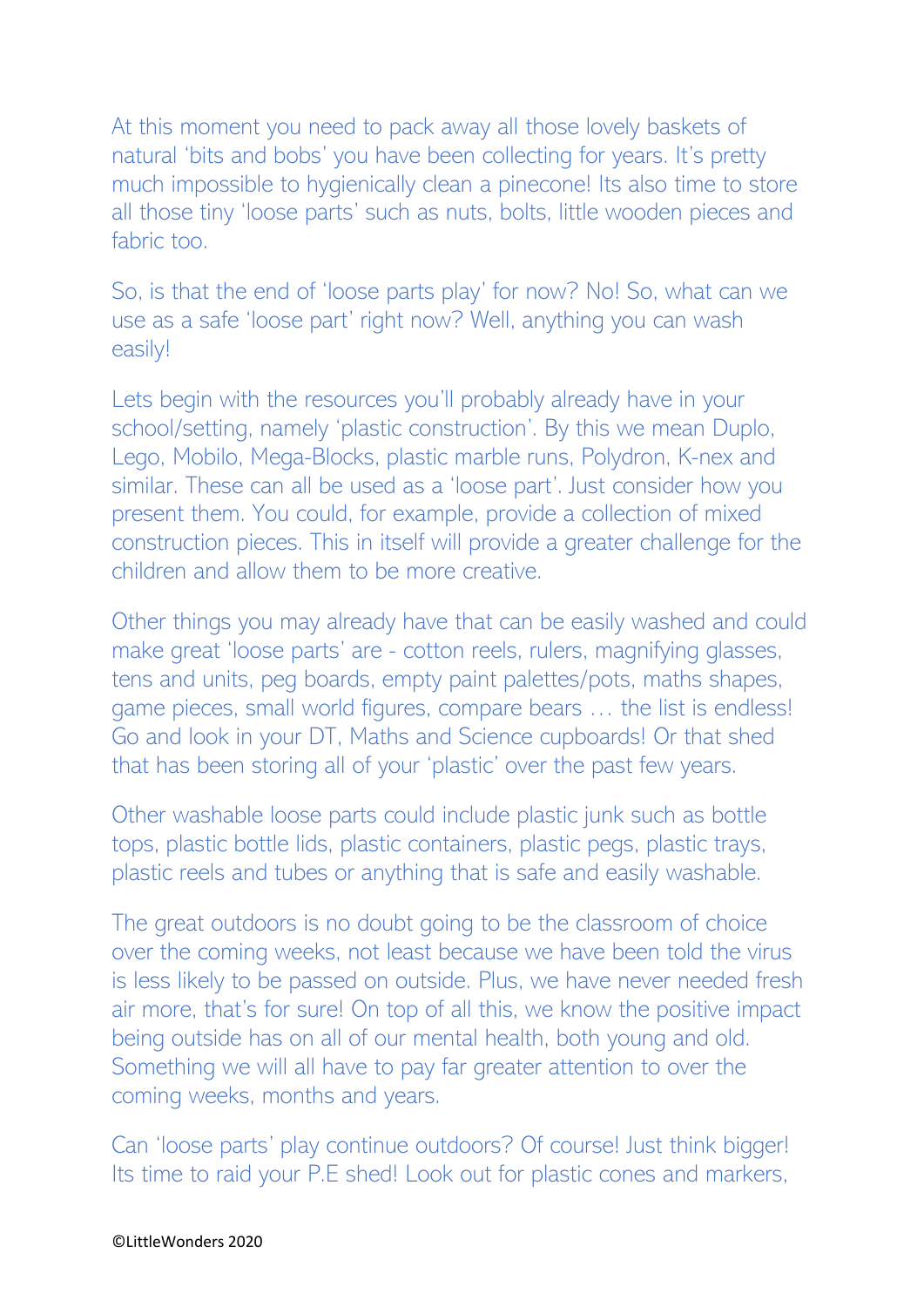ladders, rackets, hula-hoops, plastic skipping ropes, guttering and ballpool balls. These will all be great to use on your field or playground.

The questions we need to ask of all these 'loose parts' right now are:

1. Can I wash these items effectively, hygienically and easily?

2. Do they encourage children to put them in their mouths (e.g cups/straws etc)?

- 3. Will the items dry well?
- 4. Is it manageable?
- 5. How much is enough/too much?

You will also need to consider how you will present the 'loose parts' to the children. There's lots of ways you can do this.

You may want to consider putting a selection of 'loose parts' in smaller, individual boxes for children. This will reassure you that just one child is coming in contact with these resources.

If you decide to offer a selection of 'loose parts' to a group of children you may want to spread the resources across the middle of the floor and ask the children to be creative around the edge, therefore minimising close-contact. Remember, the more resources on offer to the children, the more you will have to wash.

There are lots of ways of approaching this play, in these strangest of times. You need to find a way that works for you and your children.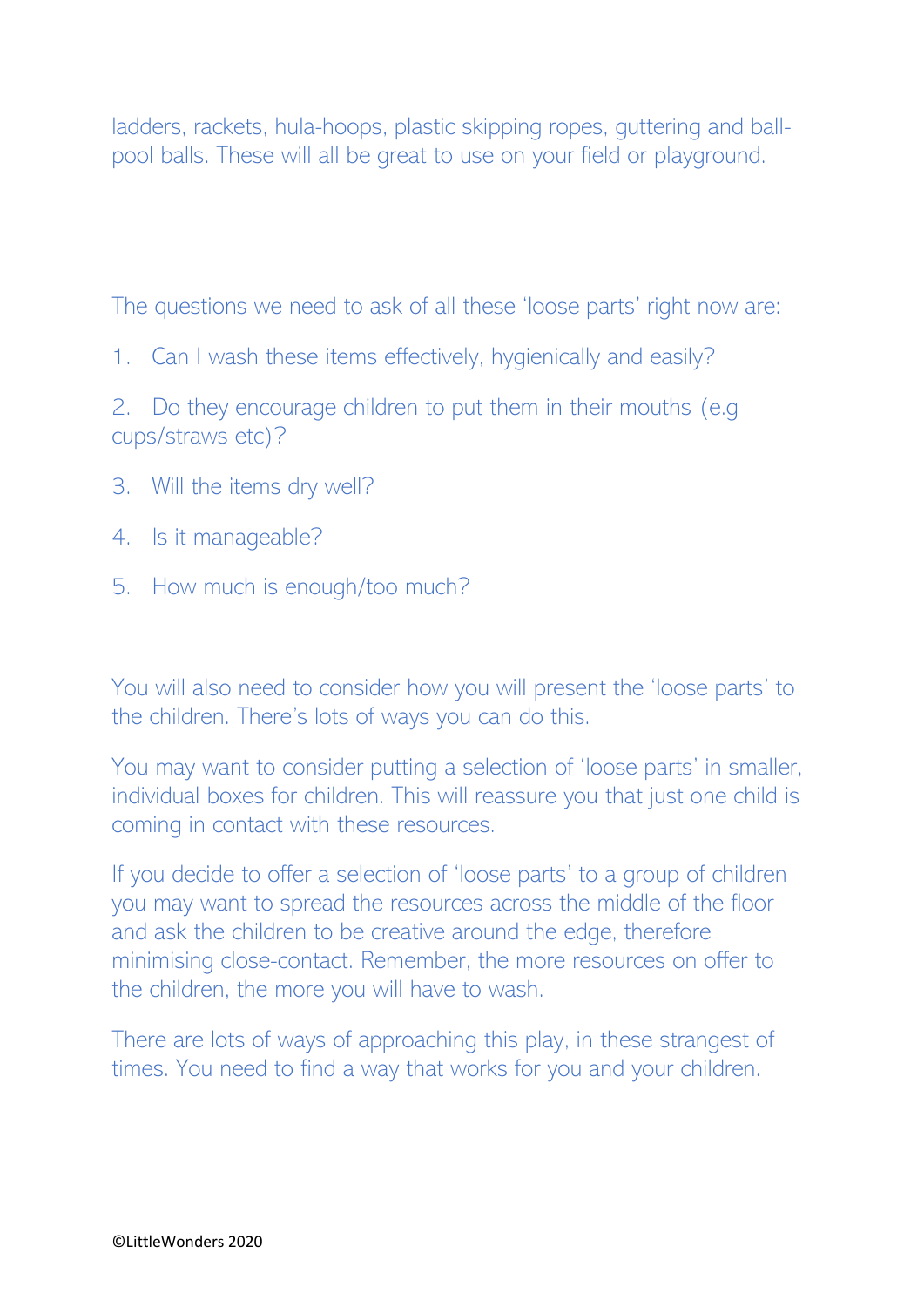## How will I keep them clean and safe ?

You will need to wash them regularly, after every session of play –

Many people wash their Duplo and Lego in the washing machine by placing them in a pillow case or mesh bag first. This must be done on a cold and gentle cycle. You will need to check your manufacturer's instructions first.

One of the easiest ways to wash large numbers of plastic bricks and toys is in the plastic box you store them in. Fill the box with warm, soapy detergent ( but not too bubbly). You could also add white vinegar for additional sanitising properties. By using these safe liquids you can get the children involved in the cleaning process too! Once they have been swished around and agitated, you could leave them to soak for a short while. Then scoop them out and lay them out on a large towel or blanket outside. Weather permitting, they'll be dry in no time. Clean and sanitise the box and 'voila' you're good to go again!

The other way to clean these items is to sterilise them. This can be done with Milton (other brands available).

## The Milton Method (cold water method)

- · Requires Milton (or other brand) sterilising tablets or fluid with a plastic container + tap water
- · Sterilises in 15 minutes
- · The active ingredient is the same used to make water safe for drinking
- · Clinically proven to kill 99.9% of germs including bacteria, fungi and viruses
- · Contents can stay sterile in the solution for 24 hours
- · The Solution lasts for 24 hours so you can use it again and again
- No need to rinse